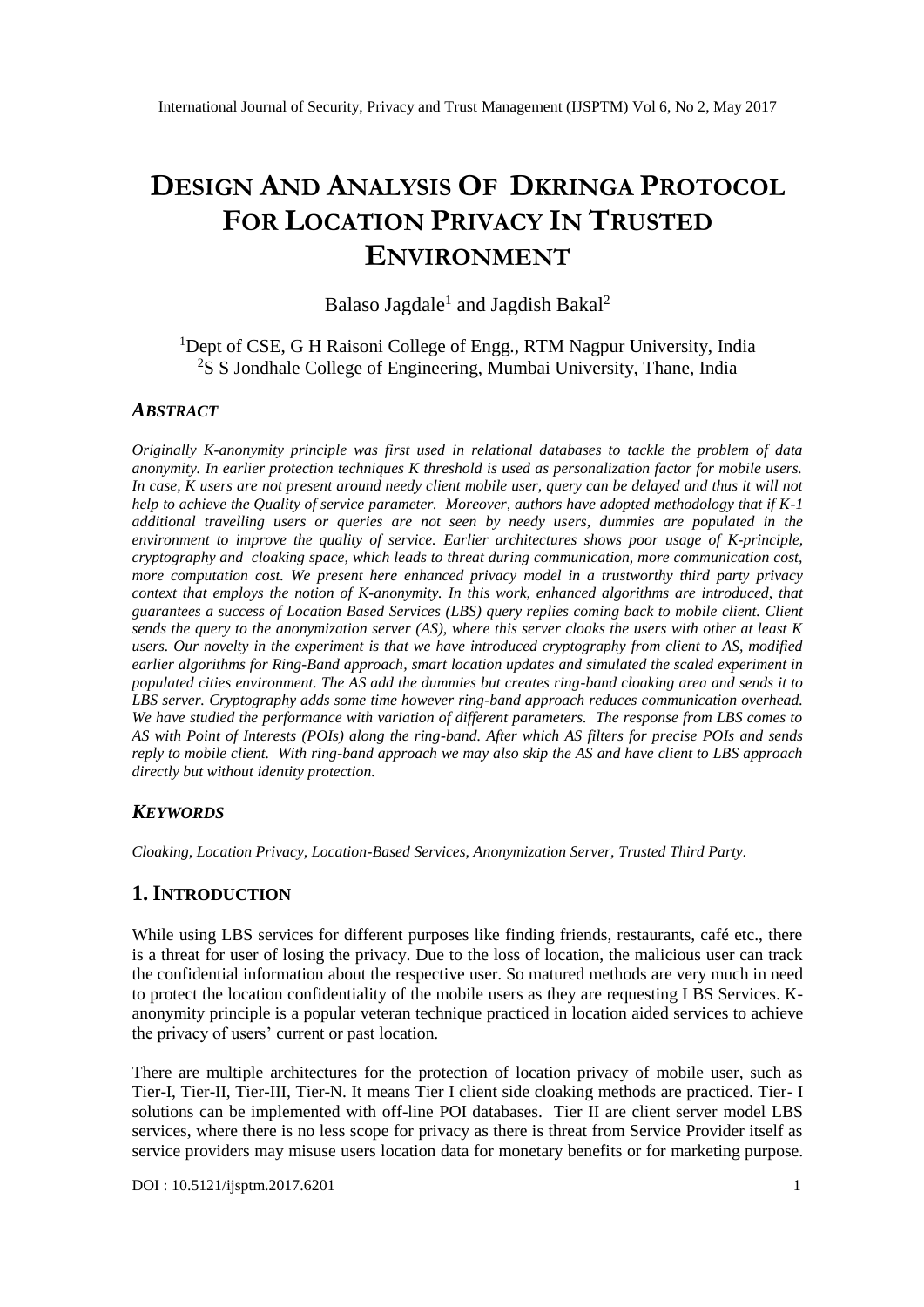In Tier III, we can add trusted server in the client-LBS server path for helping user to remain anonymous. In our paper, we are demonstrating enhanced Tier III model where cloaking is adjusted such that communication cost is balanced. IT is also possible to have N-Tier architectures, where multiple agent servers will have some role to play based on privacy policies and business rules. Idea is do not directly approach LBS for service, but approach regulatory agents or middle trusted servers to cloak users so that directly they are not exposed to service providers.

The research work is further arranged as follows. Section 2 briefs about similar work presented by different authors. Our thought process is also reflected in this section. Section 3 contains details of proposed work including new terms, design, cloaking algorithms and supporting algorithms. In the section 4, implementation set up and prototype simulation output is illustrated. Objective parameters such as performance, privacy and communication cost are discussed and analysed in part 5. And finally, last section summarizes this paper with future scope

# **2. RELATED WORK**

Leon and others have introduced the realistic dummy generations and cloaking algorithms [1]. Their work is based on cloaking help of trusted server for the mobile users' community. They have shown cloaking performance and quality of service of various cloaking algorithms with different population of users. However communication security is not addressed between mobile user and anonymization server. Moreover experimental user population and size of cloaking area does not reflect situation like populated countries. Traditional K-anonymity with application of location privacy has been described by other Authors [2, 4, 5 & 9]. This work demonstrates less about performance and quality of service issues. Gedik presented work for personalized privacy [3]. Taxonomy of LBS applications has been presented by Schiller and others [6], such as push services, pull services etc. Kido and others [7] put forward the theory of dummy location database creation in location based services. The mobile user queries with the dummy positions alongside real position to the LBS for some service. LBS answers with responses to the client for both type of locations i.e. real position and dummy position. It is easily seen that the client will need to filter the responses and drop the responses of dummy positions. More processing or computing is required to be done by client mobile device. As a result, battery power and life is reduced. Even communication cost will be more as many responses are carried towards client device. Author you & lee [8] have suggested privacy for moving tracks using dummies, where dummies are synthetic and not realistic dummies. Kalnis et al. [10] have proposed identity privacy for user who issue spatial queries, based on anonymizer, and other himself has pointed about continuous queries as challenges as it add computing complexities. And collaborative approach benefits are not addressed for identity privacy. Earlier research of privacy is presented by Morkbel and Gruteser [11, 12], where these paper discusses basics of privacy. These methods are easy to implement in today's context, but does not address current challenges of modern threats. Temporal or historical locations are used to create the hiding region before query is sent to the LBS server [13]. Poor side of this work is synthetically generated user data which does not reflect larger densities or user population. Authors [14, 15] continue to experiment K-anonymity based method for personal identity protection as a part of privacy protection. Dataset in this spatialtemporal research is generated and does not reflect real users' characteristics. Yet inference attacks are possible due to non-random process which is accepted by author himself. Ben and other [16] have expressed entropy based dummy selection algorithm to achieve and improve location privacy. Cloaking area size increase assures privacy but at the cost of complexity and computation cost. Ngo and Kim have studied the overhead due to Hilbert curve based privacy in terms of computing and communication cost [17]. They have shown reduction in cloaking area size but not expressed privacy value in terms of reduction of resources usage. Lindenberg et al.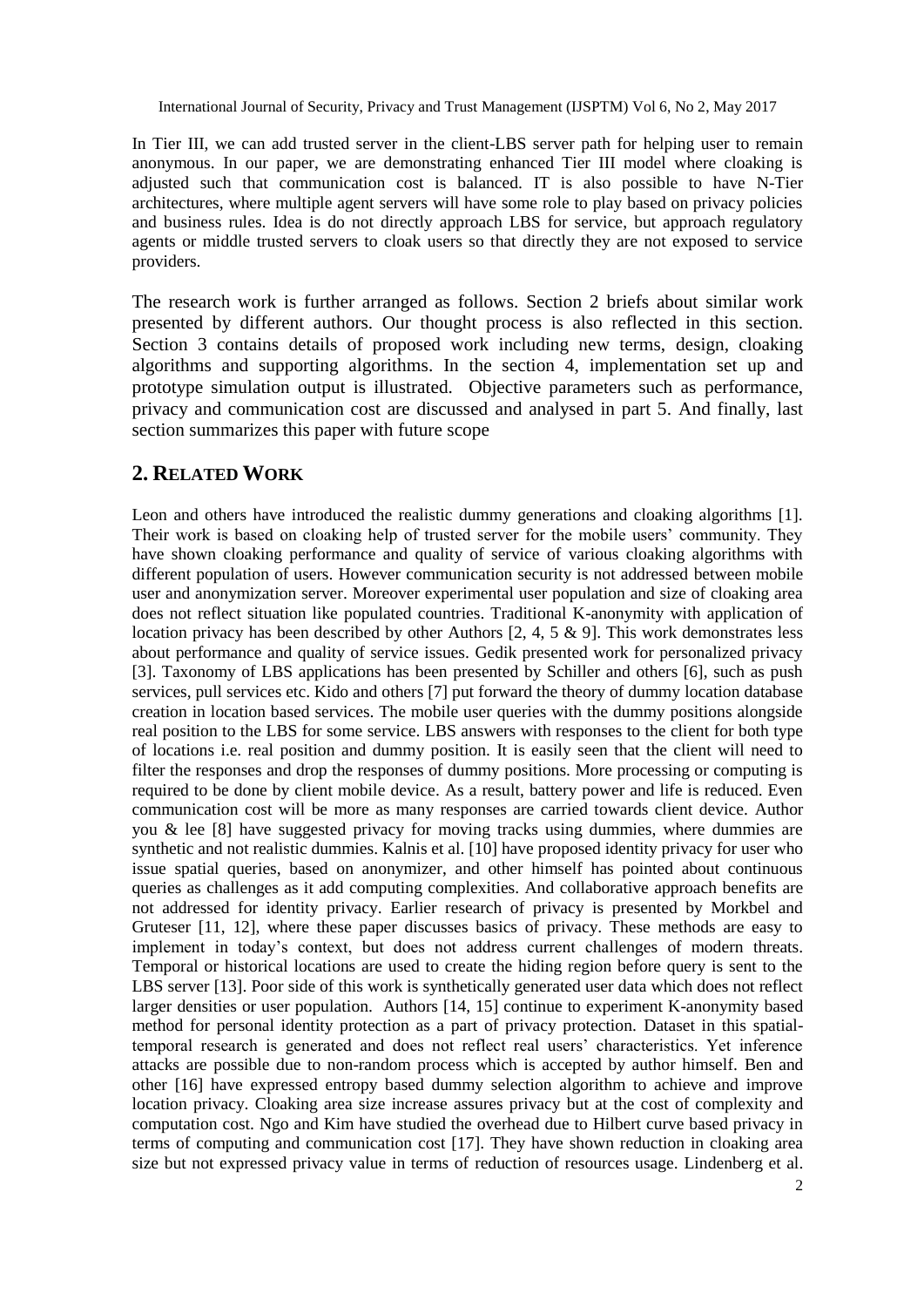[18] have proposed modified K-anonymity based system for privacy from historical traces. But we feel that such a system is commercially not viable. Haitao and others have used extended TTP [19], entropy based system of privacy, similar to our proposed system and protected query and location privacy of user. Results are encouraging but privacy strength needs to be discussed. S. Patil et al. [20] presented crowd sourcing help for the protection of location privacy without trusted parties. But trust of other users is at stake and need to be addressed. A. Albelaihy and others have presented survey on recent development of location privacy. Even if comparison is done, but there is absence of realization of techniques [21]. We found our self on right track to consider and implement idea of modified and enhanced cloaking.

# **3. PROPOSED PRIVACY WORK**

It is proposed to design and implement anonymization technique, for privacy in Location Aided Services by using K-anonymity principle and realistic dummy user generation as shown by author Leon [1]. We are modifying architecture for cryptography to achieve authentication and privacy. More over cloaking approach is changed to Ring-band cloaking approach and analyzed the computing cost, Communication cost and privacy strength of the system.



Figure1: System architecture for DKRinga cloaking

Sequence of steps is as follows. As shown in figure 1, mobile clients are members of this system and continuously updates there location to trusted server using RSA public key mechanism. Based on collected location data of all users, trusted server executives DKRinga cloaking algorithm and send cloaking ring to LBS server. LBS server picks up POIs in the ring and sends back to trusted server. Now trusted server filters large replies so as to get nearby POIs of actual query issuer user. These few quality answers are send back with secure RSA public key mechanism to client user.

# **3.1 FEATURES**

We are having the trusted server so that location of user is not exposed directly to the LBS server, thus users location is cloaked by this server. The system proposed in this work is a set of enhanced cloaking algorithms that work on middleware which is also called as an Anonymization Server (AS).

The Mobile user initiates LBS query to AS. There onwards, AS hides or pseudo-generates the identity parameter. AS then hides users' location into a region with K-1 other users in the same area. If K-1 other users are found in the same region, then realistic dummy users are created to meet the threshold. This way, queries are not dropped. We have created the band here and only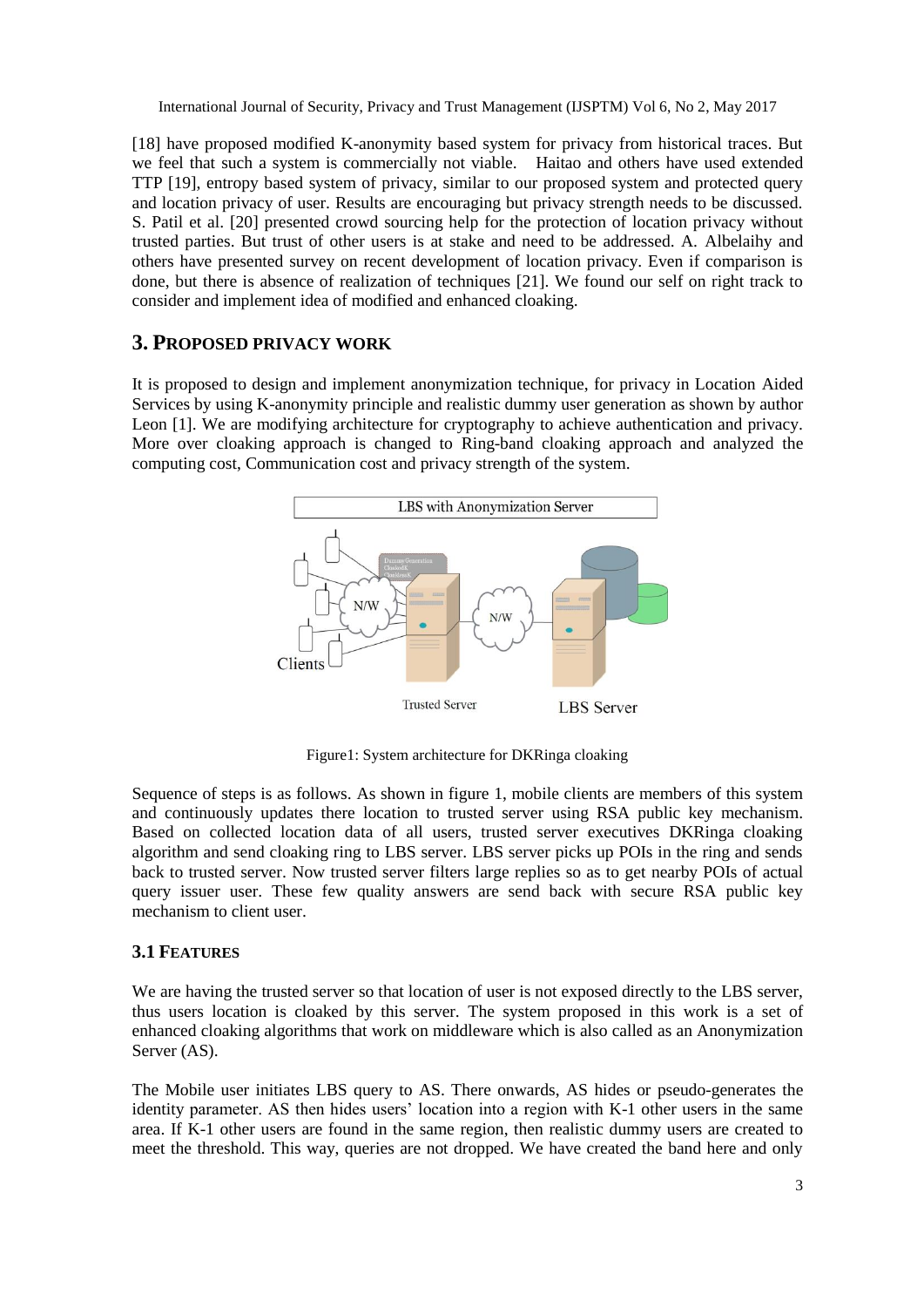band is forwarded to the LBS server to answer the queries. The LBS only fill the POIs in the band. Thus no of POIs will be reduced reducing communication and computing cost required at AS server. POI purifying can be done either at AS or at clients device.

- To implement the scenario a simulator is created, that simulates the Pune map of 2000\*2000m.
- The no. of mobile nodes considered to be 500 in this area, which is sending queries to LBS.
- Only the mainstream roads of the city are simulated.
- The simulation can run with 3 levels of Anonymity Threshold that are Low, Medium and high.
- Simulation can be run for different interval and different no. of queries sent for that interval
- After every simulation, different logs are created. Query Processing Log at Client, Cloaking Time Log at AS.

#### **3.2 OBJECTIVES**

While study of location privacy is done, it is always important to keep privacy strength as major goal. At the same time, to acquire privacy computing, communication and storage cost is inevitable at different places in the system. Balancing these parameters and achieving privacy is required in such a study.

Objectives are as follows

- To study and improve performance in cloaking (Computing cost)
- To maintain privacy strength
- To reduce communication cost in answering queries
- To introduce cryptography to improve communication path security
- To introduce smart location updates of mobile users who are part of collaboration at trusted server, to be part of cloaking. This reduces computing and communication overhead.

# **3.3 MODIFIED ALGORITHMS**

Normally users leave trace of their positions while they share position for variety of LBS applications. It is easy to infer randomly generated dummy users and their traces as compared to real user's movement. In the cloaking algorithm [1] below, dummies are added in the cloaking area based on spatial and temporal parameter of actual requesting user. The identity profile is taken from look up storage in the form of realistic dummy users. Even requests or queries stored in look up table are dissimilar from every dummy user.

#### **3.3.1 DKRINGAA METHOD PRIVACY**

Dummy profile- This is the lookup table file which contains all the users registered with system along with corresponding identity numbers. Each real user is linked with some dummy users, which is referred as profileNo parameter. Initially profileNo is set to maximum value of K. The process of dummy users' addition in cloaking area is performed by anonmization (AS) server for better performance and accuracy.

#### **Algorithm: Ringa-Realistic-Dummy-Generation**

#### Begin

Let mobileUser, NDummies not null Set input: mobileUser, NDummies, Q /\* Q is a query\*/ profileNo  $\leftarrow$  50, count  $\leftarrow$  0, offset

<sup>/\*</sup> dummy users from profile file \*/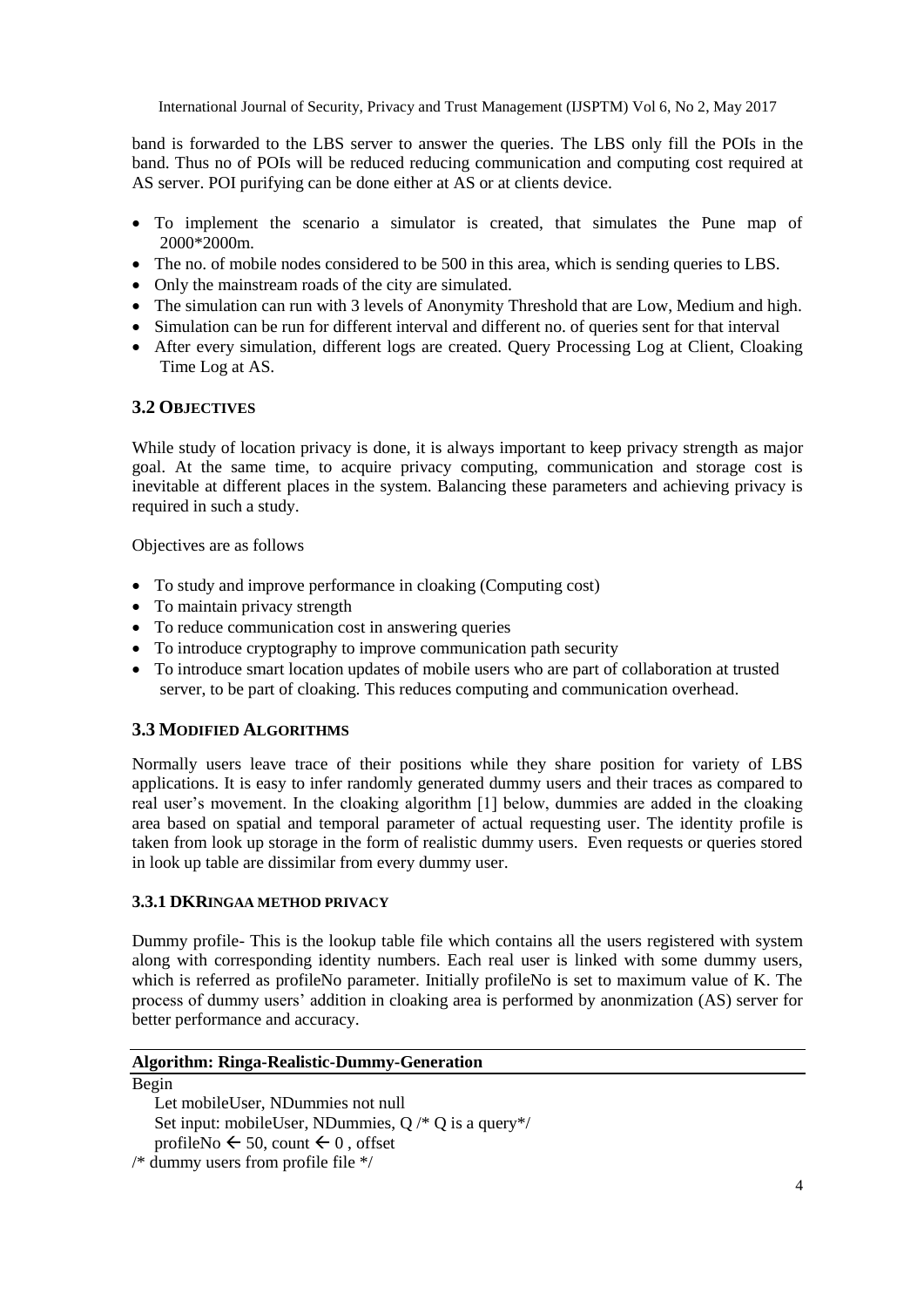```
International Journal of Security, Privacy and Trust Management (IJSPTM) Vol 6, No 2, May 2017
profile = dummyFile (mobileUser, NDummies)
   If (NDummies \leq profileNo)
           While( count < NDummies)
           t = \text{Request-getT}() + \text{random()} + \text{offset}x = Request.getX() + random() + offsety = Request.getY() + random() + offsetid = profile.nextUserID()Q' = \text{Diversity (Q)}newDummy = createDummv(id, x, v.t.O') Add-DummeyProfile-File(newDummy)
            count++
          EndWhile
    EndIf
    Else return
End
```
# **3.3.2 PROCESS**

Algorithm set the userId, no of dummies and Query Q. 50 number of dummies considered as maximum count for a given real user. Then we read the dummies from lookup file where realistic dummies are stored. If no if dummies required are less than profile count then we should start adding dummies in cloaking area. It is also decided to diversify the query Q such that each dummy user will send different query Q'. Spatial and temporal parameters are updated for real user with randomness and offset. We then generate new dummies and record it in the collection.

#### **3.3.3 ANONYMIZATION TECHNIQUES**

The two Anonymization algorithms used here are Ringa-CloakLessK and Ringa-CoakedK. The main advantage of these algorithms is in any case the query is not dropped, since to satisfy the K value in K-anonymity, dummy users are generated.

#### **Algorithm: Ringa-CloakLess-K**

- 1. input: Urequest  $\langle$ user\_id, msg\_number  $\{t, x, y\}$ , P,Q $>$
- 2. Search (user\_id, msg\_number)
- 3. Transformation (P)
- 4. createRingCloak(R1,R2,x,y)
- 5. insertRealUser()
- 6. AddDummies-ringband (request, request.K-l)
- 7. SendRegionRequestToLBS()
- 8. End

# **Algorithm: Ringa-Cloaked-K**

- 1. input:Urequest  $\langle u \rangle$  id,msg\_number  $\{t,x,y\}$ , P, O
- 2. hash (user\_id, msg\_number)
- 3. Transformation (P)
- 4. createRingCloak(R1,R2,x,y)
- 5. insertRealUser()
- 6. IntersectAndMerge()
- 7. AddDummies-ringband(request, request.K-1)
- 8. SendRegionRequestToLBS()
- 9. End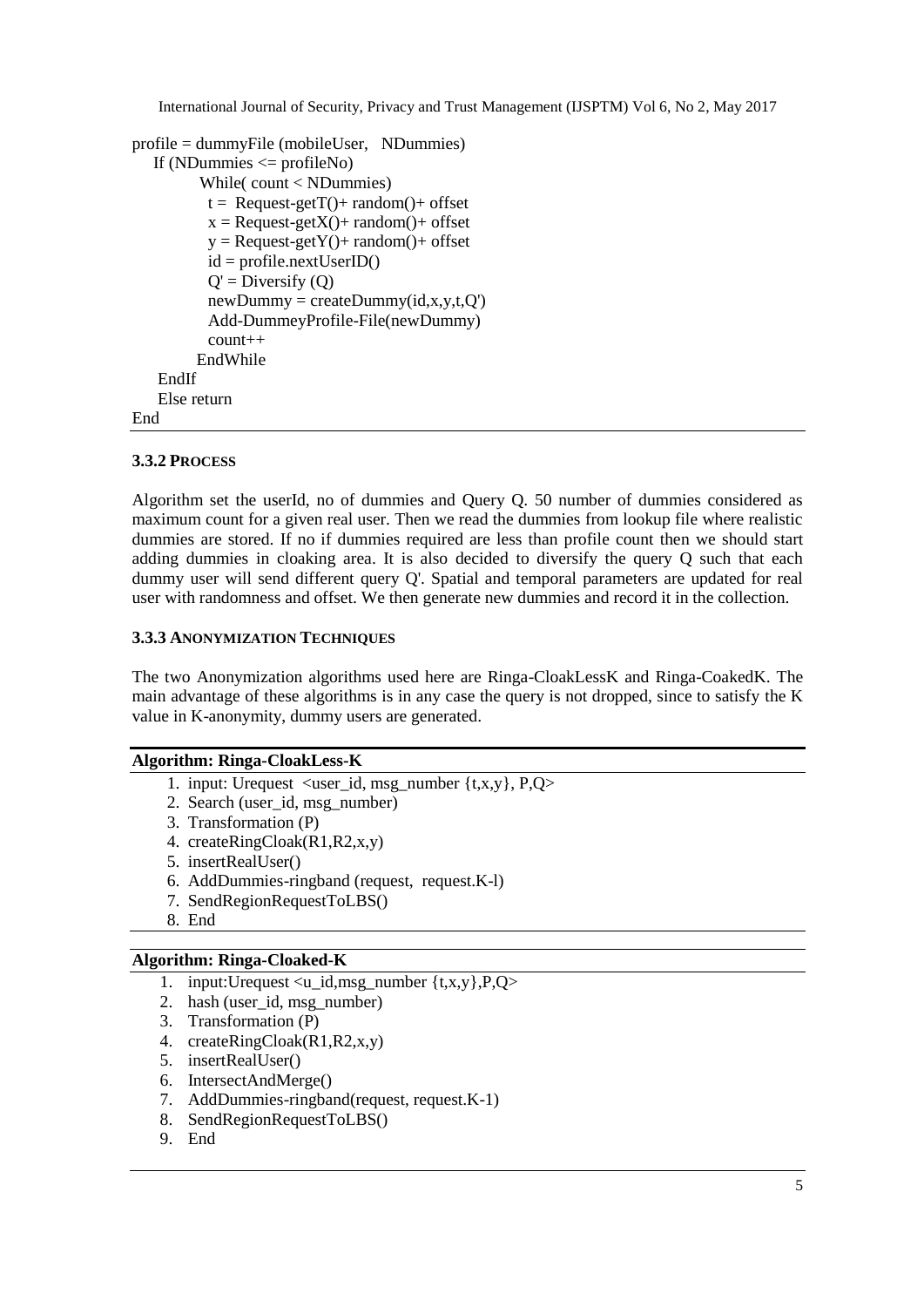Different phases of the algorithms in this section are as follows.

**Request Submission:** When user initiates request for LBS server, user can set the privacy level as required by user.

**Transformation:** Percentage of privacy level is transformed to the amount of K which is done with mapping function. Mapping function used here is  $k =$  ceiling (100/ (100-p)) where p: percentage privacy level.

Perturbation: we form a circular region as per the requirements from the real user. There onwards, create ring band to reduce cloaking area. In fact ring band is created based on spatial properties of real user.

**SendRequest**: Two cloaking methods are designed and available for user to select as a part of research prototype simulation. First option is Ringa-CloakLess-K and the other is Ringa-Cloaked-K

In Ringa-CloakLess-K, AS gets a LBS request from mobile user. It swiftly produces K-1 fake users in the hidden area and direct the query to the LBS Server.

In Ringa-Cloaked-K, once AS accepts a query, we check if any other queries are similar and cloaked together. There onwards dummies are generated. To finish, if K-1 real mobile users are not the cloaking area, realistic dummies are added in the cloaking area and finally aggregate query is sent to LBS server.

LBS Server executes the query and sends all the POIs available in ring band as compared to whole circular region. So number is reduced but privacy strength level remains at same level. To narrow down for results, POIs are filtered. This filtering process can be implemented in AS or at the client end if client is powerful. If done at client side, even more privacy strength can be achieved. In our setup, the filtering is done on AS and selected POIs are sent to end user, who requested the LBS service.

# **3.4 DKRINGA PROTOCOL SYSTEM FOR THE PROTECTION OF PRIVACY IN TRUSTED SYSTEMS**

This section discusses our novel contributions of DKRingband system and its pros and cons, with reference to earlier work.

DKRingband is not just a cloaking idea in ring, instead it has got multiple dimensions. Idea in ring band is, instead of rectangular cloaking areas, circular areas of cloaking are used. Since mobile wireless communication happens in omnidirectional and in circular distance range, we get maximum natural benefit of searching, counting, finding mobile users. Secondly we are not considering whole circular area, instead we restrict no of users and POIs by erecting a ring band (size can vary), only in the circular band. This leads to good communication and computing cost benefit as compared to earlier rectangular area of cloaking. This is done while keeping marginally privacy strength at the same level. Other dimension of this DKRingband structure is smartly updating users' locations by restricting sampling and mobility speed of user. Slow users will not generate lot of location data and very fast users should not be part of cloaking. Moreover, RSA public system is used for communication security as it is feasible in today's mobile devices. Kanonymity is not our contribution as it is a part of implementation. Selection of threshold value of K is decided based on density of users and POIs. So cities in India, will need larger K values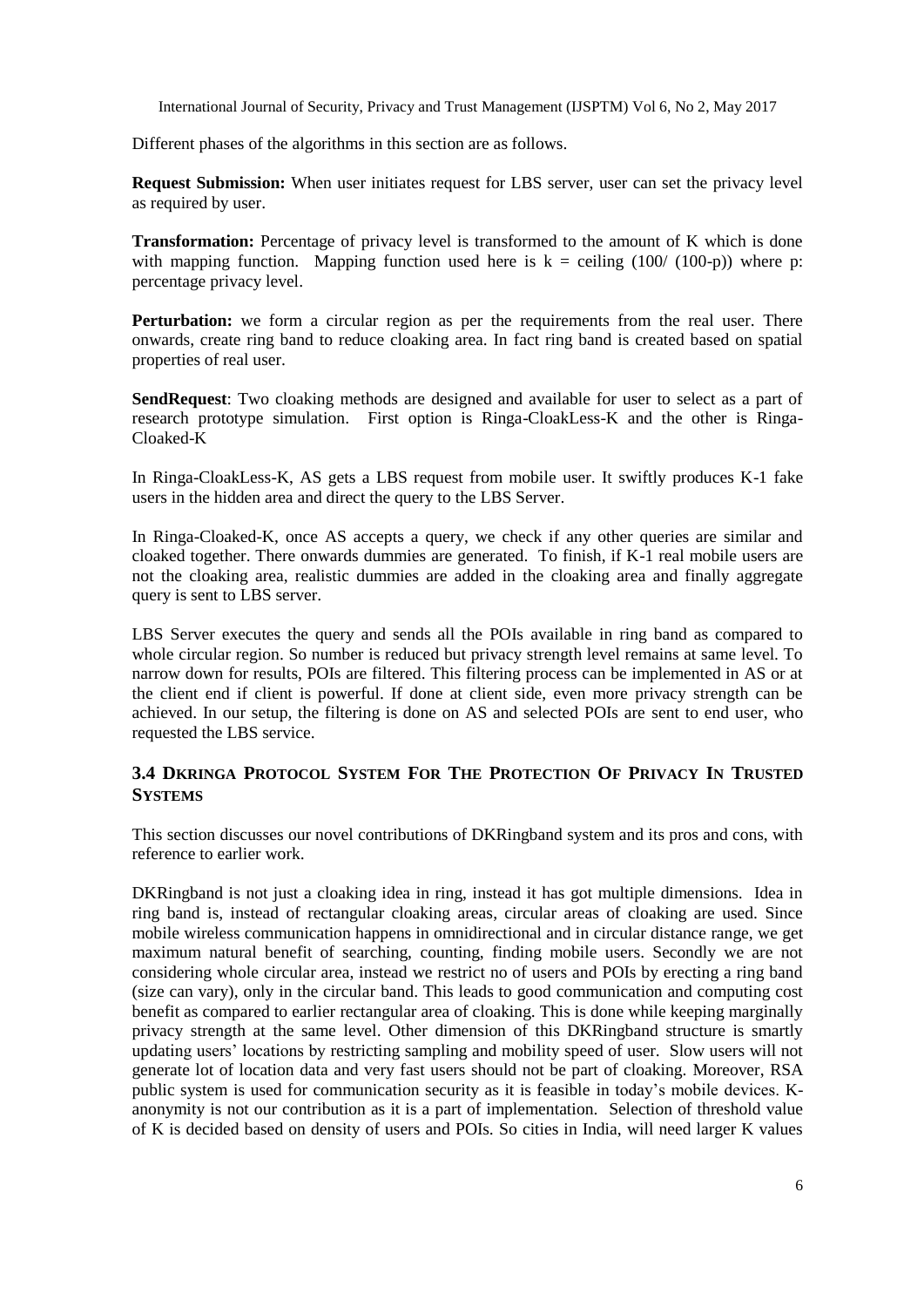while as space cities will have small K-value in practice. We have done experimentation in the range from 5 to 25 to indicate privacy very low to very high.

#### **3.4.1 SMART AND SECURED LOCATION UPDATES TO ANONYMIZATION SERVER**

DKringa protocol has two important components. First is the smart and secured update of locations to Anonymization server. Secured location updates from mobile users to Anonymization server are done using public cryptography. Smart and secured update of locations by mobile users' upto anonymization. It called as smart, because mobile user does not update the locations required for cloaking done by anonymization server. ssupdate() algorithm run in mobile client and takes smart decisions if it is required to updates or not. Following algorithm is invoked in mobile user client after interval Uit in ms set by the system. Initial Uit is 16s based on the real experience. This is a global Timer for Ui.

#### **DriverRoutinue()**

- 1. Set Sleep Timer Uit = tfix;  $\frac{1}{16m}$
- 2. While( not end app)
	- a. Get Uilong and Uilat from GPS API
	- b. Call ssupdate(Ui, Uilong,Uilat);
	- c. Sleep(Uit)
- 3. endWhile;

#### **Algorithm: ssupdate(user Ui, Uilong, Uilat)**

- 1. INPUT- Mobile node / user Ui gets GPS locations. Ui, Uilong, Uilat
- 2. OUTPUT- Secured Location update for Ui in AS database system.
- 4. If (firsttime) update (Ui, Uilong, Uilat) return;
- 3. Let speed SUi = CalculateSpeed(Ui) // Assuming speed varies from 1 to 16 meters/s
- 4. If (SUi @ standstill) then

 Do not update location()  $Uit = Uit + Delta;$ Return;

- 5. Uit =  $(t$ fix SUi  $\overline{X}$  1000; ms  $\overline{Y}$  if 0 set 1 sec
- 6. update (Ui,Uilong,Uilat)
- 7. Return

### **Algorithm update (Ui, Uilong, Uilat)**

- 1. Let Ui-prkey is the private key of Ui
- 2. Let Ui-pubkey is the public key of Ui
- 3. Let AS-pubkey is the public key of AS
- 4. UiCipher = Encrypt( Ui, Uilong, Uilat) with AS-pubkey;
- 5. Send ( AS, UiCipher);
- 6. End.

#### **3.4.2 RING-BAND STRUCTURE OF CLOAKING RUNS AT ANONYMIZATION SERVER**

We are studying the appropriate band size cloaking which reduces filtering time, improves bandwidth utilization. We have assumed initially as bw=100 meters band size. Figure 2 shows the structure and terminology in Ring-band Cloaking.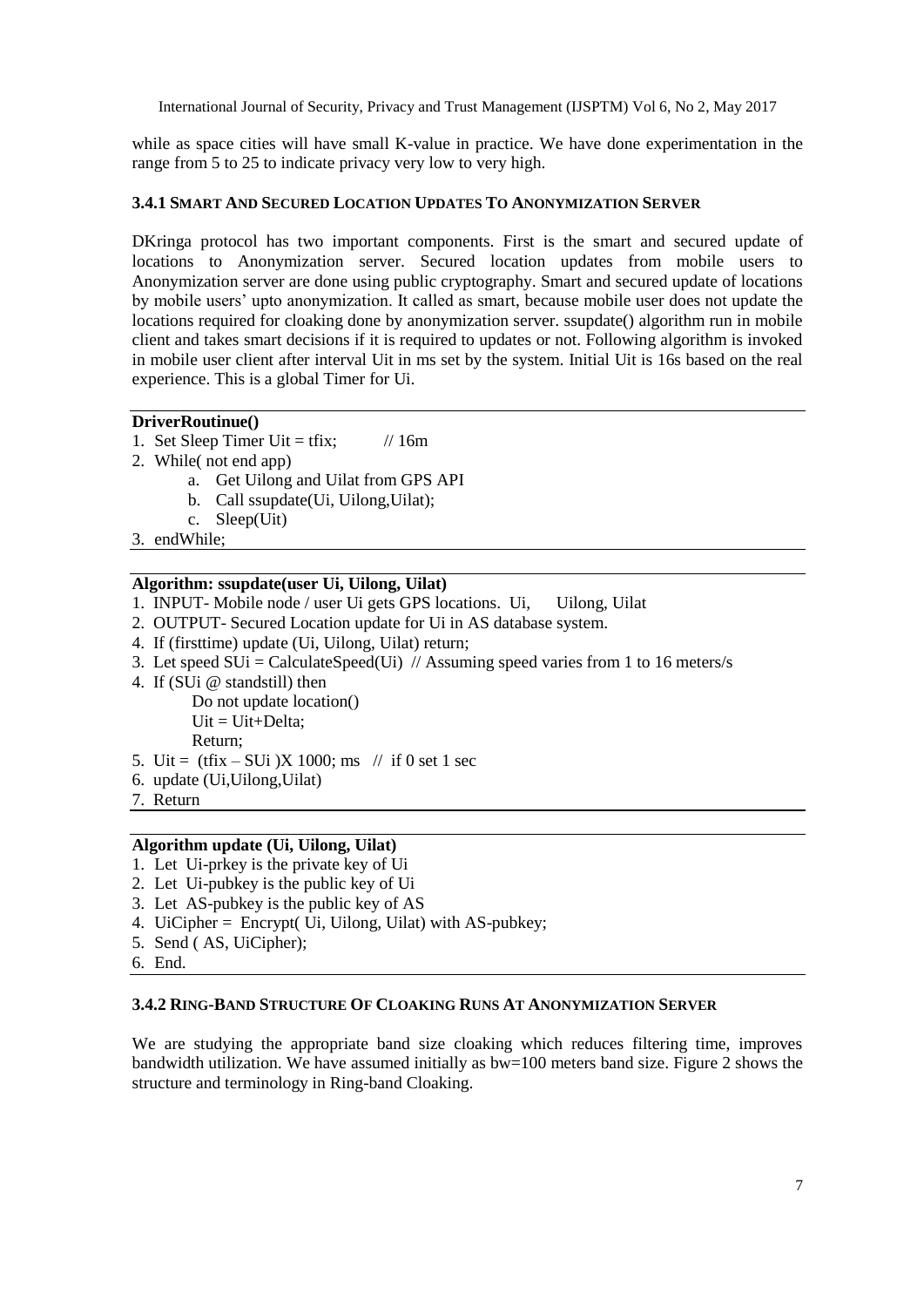# **Algorithm BandFilter(Anwer[])**

- 1. Let POIband[][] is array contains candidate POIs received from LBS server
- 2. Let Uilong, Uilat and POIi-long, POIi-lat are the GPS points of User and POI
- 3. For every POI(i) in band
- 4. Let  $a = mod(POIi-long) mod(Ui-long)$
- 5. Let  $b = mod(POI -1at) mod(U -1at)$
- 6. Dist= sqrt( $a^2 + b^2$ )
- 7. If (Dist <100 mtrs ) Add-Answer-POI(Answer[], POI-id, POIi-long, POIi-lat)
- 8. AnswerCipher= Encrypt Answer[] with Ui-pubkey
- 9. Send( Ui, AnswerCipher)

10.End.



Figure 2: Ring-band cloaking

#### **3.4.3 LBS SERVER ALGORITHM TO SELECT CANDIDATE POIS FROM DATABASE**

LBS server algorithm selects the POIs in the ring and only sends those POIs to trusted server for further filtering in order to protect privacy.

#### **Algorithm POI-selection-for-RingBand()**

- 1. Input Cloak-x, Cloak-y, R1, R2; bw= R2-R1;
- 2. Output Vector of Band-POI[];
- 3. For every POI(i)
- 4. Let  $a = mod(Cloak-x) mod(POIi-long)$
- 5. Let  $b = mod(Cloak-y) mod(POI-lat)$
- 6. Dist= sqrt( $a^2 + b^2$ )
- 7. If (Dist < R2) and (Dist >R1) Add candidate-POIs (Band-POI[], POI-id, POIi-long, POIi-lat)
- 8. EndFor
- 9. Send(AS, Band-POI[])
- 10.End.

# **4. IMPLEMENTATION**

A new anonymization technique is proposed in this project which ensures that the user query gets the response. For anonymization, the principal of K-anonymity is used in this project. The problem with previous approaches to K-anonymity is loss of QoS. In that, the query has some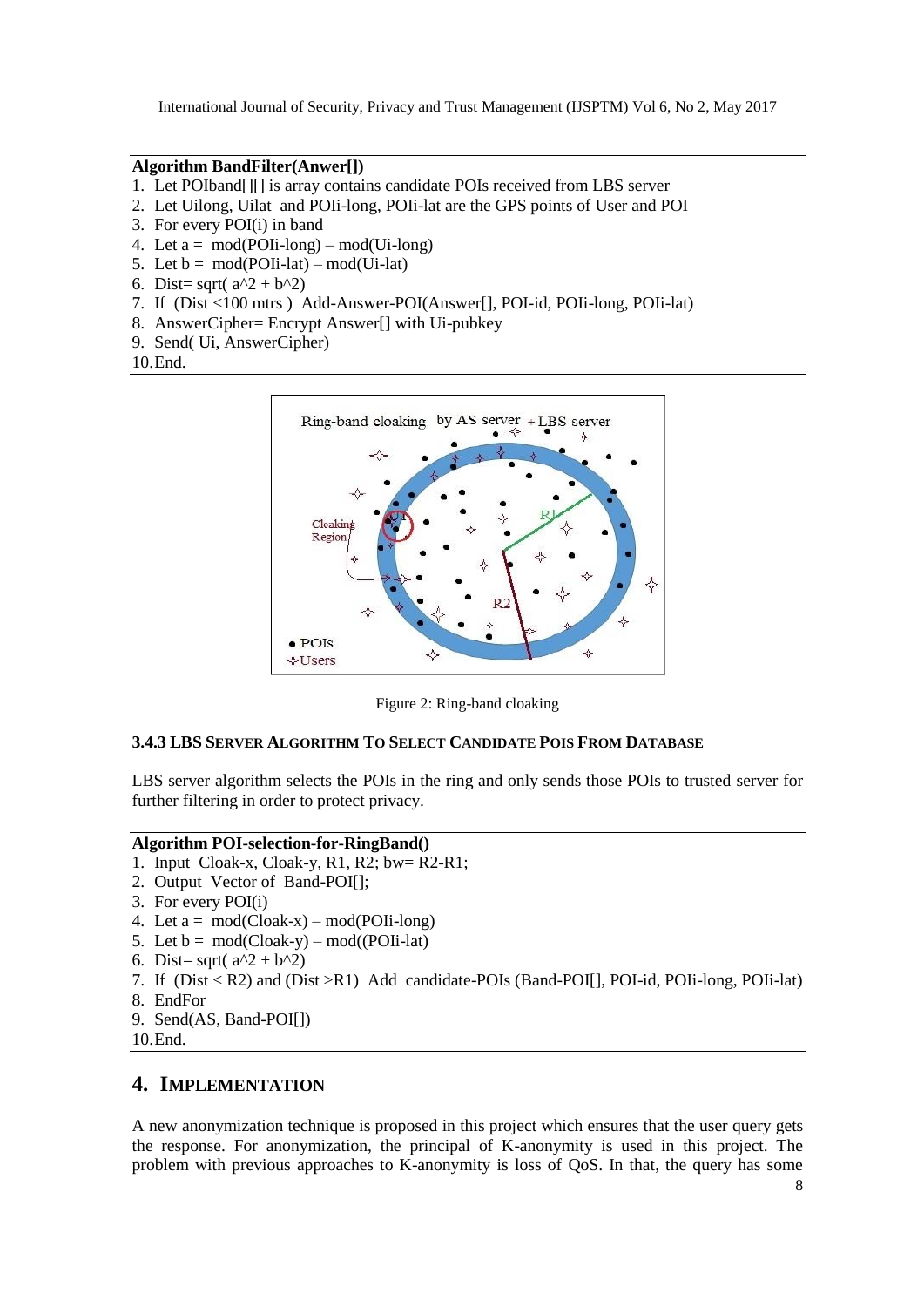acceptable temporal delay during which the query waits for other K-1 queries to arrive at the server so that server can cloak the K no. of queries and send a region request to LBS. But if K-1 queries do not become available in temporal delay, the query is dropped. This reduces the quality of service. To overcome this situation, the algorithms in this project implements a novel technique of using realistic dummy users to satisfy K value in K-anonymity if K-1 other real users are not available. The two different algorithms implemented here are ringa-Cloaked-K and ringa-Cloakless-K.

Idea of ringa-Cloaked-K algorithm is as follows: When a user sends a request R to AS, it remains at AS for specified temporal delay. If other real user requests arrive at AS in this temporal delay and their location falls in spatial region specified for the query R then they are cloaked. If the cloaked queries satisfy the K value in K-anonymity principle then the cloaked requests are sent to LBS otherwise remaining dummy user requests are generated to satisfy K value and the cloaked queries are sent to LBS. In Ringa-Cloakless-K algorithm, as soon as a user request arrives at the AS, AS calculates K-1 dummy users and cloak the requests and send the cloaked queries to LBS. In both these techniques, despite of using K-anonymity principle, user requests are not dropped because K-1 other requests were not available.

# **4.1 SCOPE**

The main scope of our research project is as follows

- To provide the location privacy using K-anonymity principal and Dummy User Generation.
- $\bullet$  A map of 2x2 km of crowded Pune city, India, mainstream roads has been considered for simulation.
- Different Anonymity thresholds can be chosen in the simulator.
- User can also decide the duration of the simulation. For each duration she can alter no. of queries.
- Simulation log is created for every scenario experiment. Query Processing Log at Client, Cloaking Time Log at AS.
- At AS, we can choose one of the two cloaking algorithms i.e. CloaklessK and CloakedK. Depending upon the algorithm chosen the no. of dummy users will be generated.

# **4.2 DATABASE STRUCTURE**

- The Database is designed in Oracle 10G and 2 Tables are created for storing Point of Interests
- **POI Category table** is created with following attributes Category id, Category name, Counter) and **POI** Table is created with attributes as poi-id, poi-name, poi-address, poilattitude, poi-longitude, poi-category
- POI data / attribute values are generated using a java script which converts data from Google maps API to JSON object in java and then to a csv file.
- The CSV file is then loaded to the database
- There are 35 different categories and around 25000 records available in the database and the database is still populating.
- POI\_ID: In this field, the unique IDs for POI's in the database are stored.
- POI\_NAME: Here, the name of each POI is stored.
- POI ADDRESS: In this field, the address of the POI is stored.
- POI CATEGORY: In this field, the category of the POI requested, eg. Hospital, Restaurant, Shopping Malls etc. are stored.
- POI\_LATITUDE: This field gives the latitude of the POI.
- POI\_LONGITUDE: This field gives the longitude of the POI.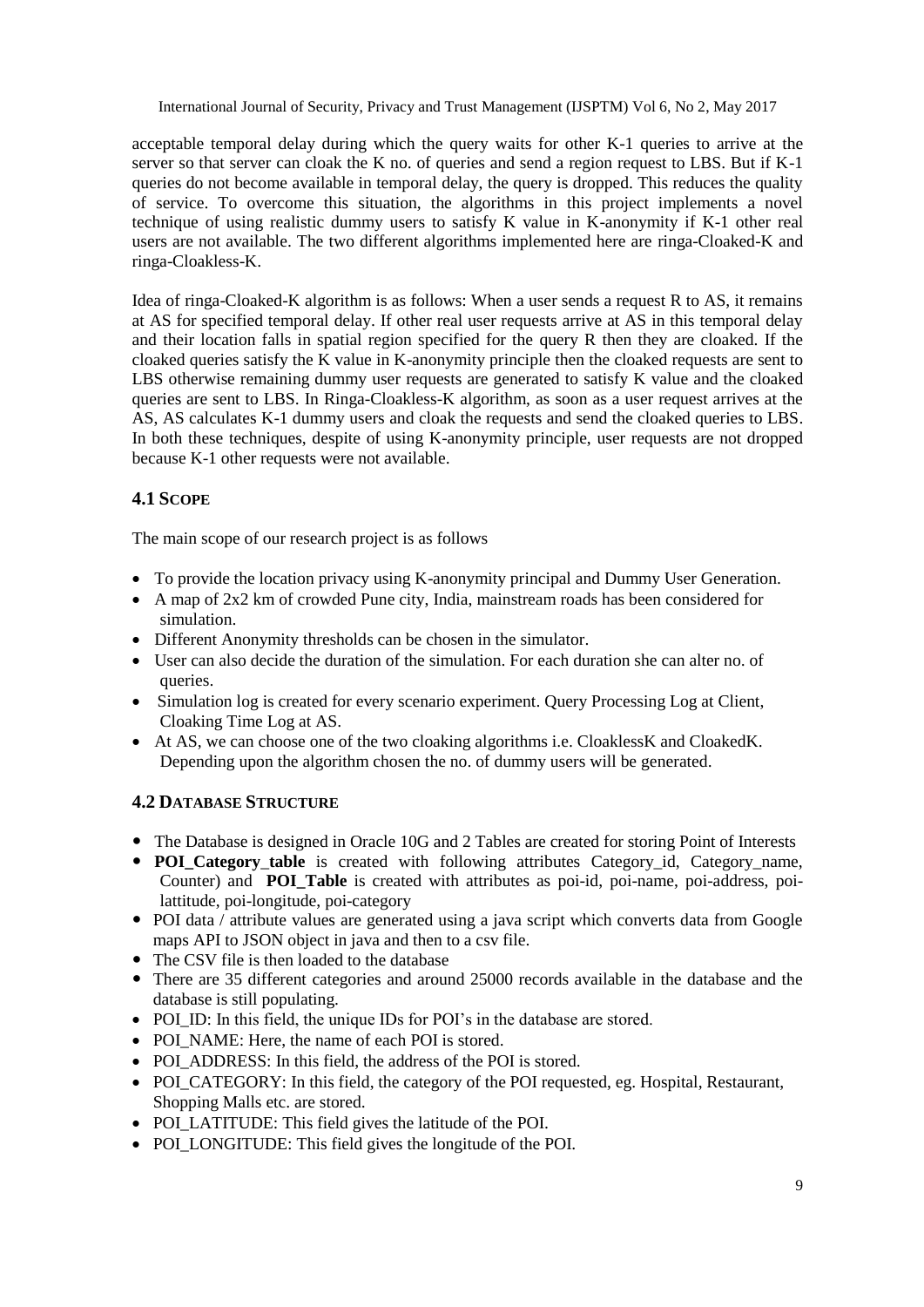#### **4.3 EXPERIMENTAL SETUP**

To implement this idea, the project has used a client server architectural scenario using socket programming in JAVA. For this, we have used three different PC's having JDK 1.7 and Netbeans 7.0 installed on each PC's.

Client / Simulator PC**:** This PC consist the main Simulator Application. It is connected to the Anonymizer server by using Wi-Fi access point. Anonymization server and the user application communicate using the socket programming.

Anonymizer Server / Middle Server**:** This Anonymization server is setup on a PC. It constitutes the server program code. This server will always be in running state. It can communicate with the LBS Server and the Client Application.

LBS Server: This is a PC, consist of POI database on Oracle 10g. The data of the POI's is collected from the Google Maps. Here, the LBS Server will return the responses to the Anonymization Server through RMI.

Step 1: Select the parameters in the simulation area viz. Interval, No. of Queries etc. This is shown in following snapshot

As shown in the snapshot, the simulator shows some parameters such as simulation area, number of users in the area considered for simulation, the user mobility method. At the simulator we can select different parameters namely anonymity threshold which determines value of K in Kanonymity, Interval, number of queries to be generated for that interval. Start button Click event is used to start the simulation.

Step 2**:** After the simulation starts the different tables displayed are as shown below. The first table, "User Mobility Display" shows the current position of the user. The user move at a speed of 5m/5 sec. Plus Mobility method is used for user movement. In plus mobility method the users' Latitude or Longitude is either increased or decreased randomly. The user mobility display refreshes after every 5 seconds. The second table "Query Request Display" shows the user ids that sent the requests, their time of requests, the point of interest requested by the user. The next table called "Query Response Display" shows the user ids, the time when they get the response, latitude and longitude of the point of interest requested by the user. This point of interest is the nearest one which is found by the AS. The last object shows the directions from the location of user at the time of request to the nearest point of interest requested.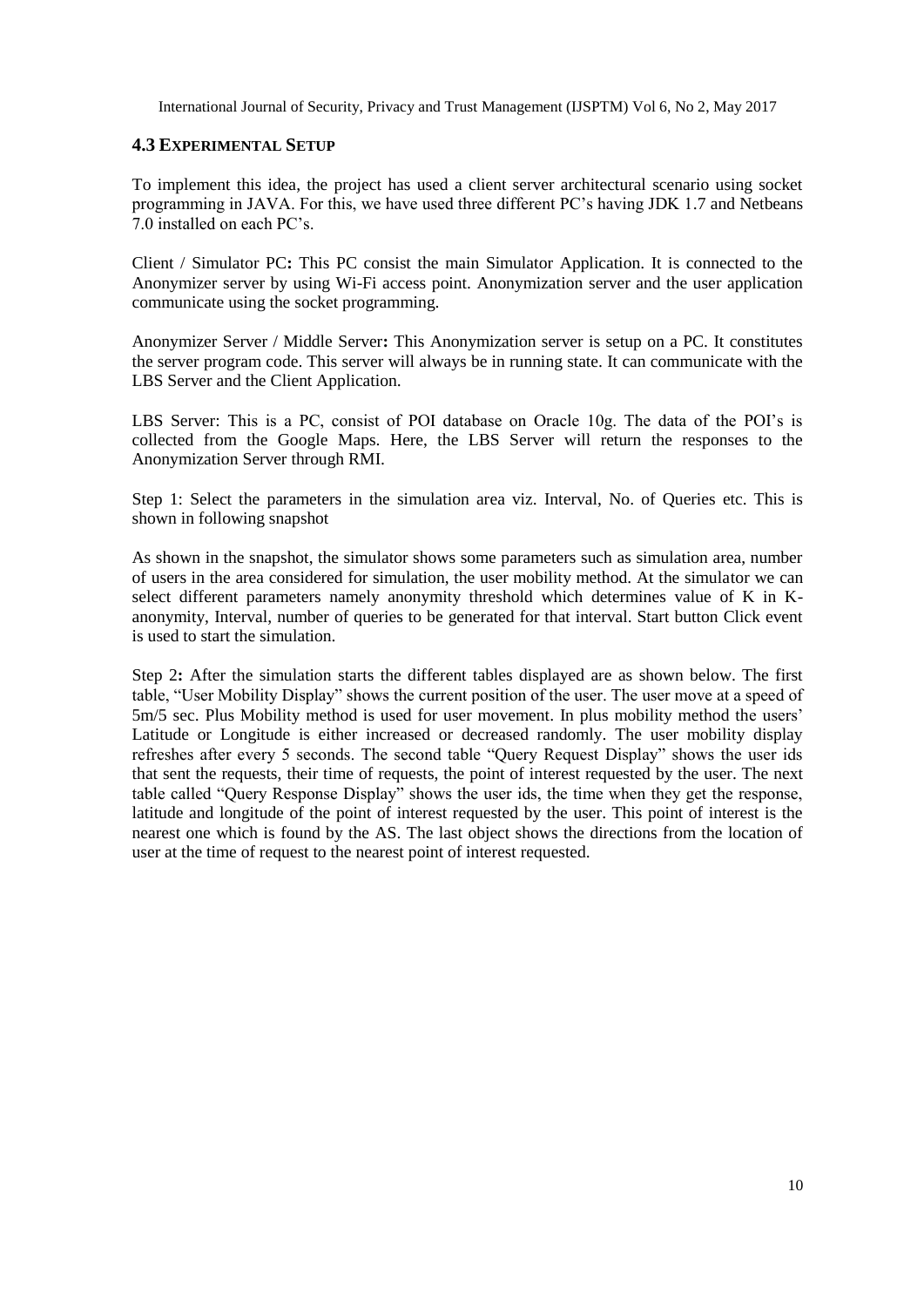| User mobility Method:                                                                                                                                         | Plus Mobility                                                                                                                                                                                   | ×                                                                                                                                                                                                | 30<br>$-3$<br>No. of Queries<br>Interval:<br>Min                                                                                                                                                                   |                                                                                                                                                                                                                                                    |                                                                                                                                                                                         |  |                                                                                                                                                               |                                                                                                                                           |                                                                                                                                                                                                   |                                                                                                                                                                                                  | 19804.766666666666<br>Average Time                                                                                                                                                                                              |                                                                                                                                                                                                                                                                                                                                                                                                               |
|---------------------------------------------------------------------------------------------------------------------------------------------------------------|-------------------------------------------------------------------------------------------------------------------------------------------------------------------------------------------------|--------------------------------------------------------------------------------------------------------------------------------------------------------------------------------------------------|--------------------------------------------------------------------------------------------------------------------------------------------------------------------------------------------------------------------|----------------------------------------------------------------------------------------------------------------------------------------------------------------------------------------------------------------------------------------------------|-----------------------------------------------------------------------------------------------------------------------------------------------------------------------------------------|--|---------------------------------------------------------------------------------------------------------------------------------------------------------------|-------------------------------------------------------------------------------------------------------------------------------------------|---------------------------------------------------------------------------------------------------------------------------------------------------------------------------------------------------|--------------------------------------------------------------------------------------------------------------------------------------------------------------------------------------------------|---------------------------------------------------------------------------------------------------------------------------------------------------------------------------------------------------------------------------------|---------------------------------------------------------------------------------------------------------------------------------------------------------------------------------------------------------------------------------------------------------------------------------------------------------------------------------------------------------------------------------------------------------------|
| User Mobility Display                                                                                                                                         |                                                                                                                                                                                                 |                                                                                                                                                                                                  | Query request Display                                                                                                                                                                                              |                                                                                                                                                                                                                                                    |                                                                                                                                                                                         |  | Query Response Display                                                                                                                                        |                                                                                                                                           |                                                                                                                                                                                                   |                                                                                                                                                                                                  | Directions                                                                                                                                                                                                                      |                                                                                                                                                                                                                                                                                                                                                                                                               |
| User<br>USER1<br>USER2<br>USER3<br>USER4<br>USER5<br><b>USER6</b><br>USER7<br><b>USERS</b><br><b>LISERO</b><br>USER10<br>USER11<br>USER12<br>USER13<br>USER14 | Lattitude<br>18.508271<br>18.508271<br>18:508404<br>18,508373<br>18.508312<br>18,508302<br>18,508332<br>18.508363<br>18,508353<br>18.508159<br>18,508159<br>18,508159<br>18.508042<br>18.508114 | Longitude<br>73.789555<br>73.789973<br>73,791078<br>73.791261<br>73.702033<br>73.791733<br>73.791229<br>73.791615<br>73,701,904<br>73.792988<br>73.793224<br>73.793412<br>73,793508<br>73.793712 | User Id<br><b>IJUSER81</b><br>21USER74<br>3)USER68<br>4)USER68<br><b>SIUSER65</b><br>6)USER63<br>7)USER62<br>\$)USER61<br><b><i>PIUSERSS</i></b><br>10)USER51<br>11)USER45<br>12)USER43<br>13)USER150<br>14)USER35 | <b>Request Time</b><br>04:32:48:250<br>04:31:23:738<br>04:30:53:552<br>04:33:12:408<br>04:32:54:296<br>04:33:06:371<br>04:31:17:701<br>04:32:18:73<br>04:37:00:334<br>04:32:05:999<br>04:30:59:589<br>04:31:05:627<br>04:31:47:887<br>04:31:29:775 | POI Requested<br>Shop:<br>Hardware Store;<br>Laundry;<br>Pathology;<br>Real Estate Ag<br>Shope<br>Acco<br>Bicy<br>Ŧ<br>Law<br><b>Gym</b><br>Acco<br>Church.<br>Pet Store;<br>BookStore: |  | User ID<br><b>IJUSERS1</b><br>2)USER74<br>3)USER68<br>4)USER68<br>5)03ER65<br>Message<br>Process complete<br>OK<br><b>ENUSPRES</b><br>15)USER150<br>14)USER35 | Reply Time<br>04:32:55:716<br>04:31:56:779<br>04:30:58:841<br>04:33:22:392<br>04:33:22:423<br>12939882333<br>04:31:56:576<br>04:31:56:779 | POI Lattitude<br>18.509233<br>18,508622<br>18,507478<br>18.507478<br>18,507315<br>18 507452<br>18,507269<br>18.50732<br>18.507295<br>18,50791<br>18.506928<br>18,507096<br>18,509202<br>18,507447 | POI Longitu<br>73.812257<br>73.81038<br>73 807676<br>73.807676<br>73, 80737<br>73.807558<br>71,906998<br>73.806378<br>73 806136<br>73.804109<br>73 802564<br>73.802392<br>73.821892<br>73,799812 | 18.510456.73.819062-18.50291.73.8504<br>Step 3) At S B Electrical, continue onto Karve Road 0.7 km<br>Step 6) Turn right onto LB Shastri Rd 0.2 km<br>Step 9) Turn right onto Sane Guruji Rd 0.2 km<br>Step 10) Turn right 40 m | Step 1) Head west on Paud Rd Pass by Rupee Co-operative Bank (or<br>Step 2) Make a U-turn at Shree Vimal Publishers Pvt. Ltd. Pass by Koti.<br>Step 4) Turn right at Nal Stop toward Mhatre Bridge 0.5 km<br>Step 5) Continue straight past M/S Vaidya Brothers onto Mhatre Bridg<br>Step 7) Turn left onto Thorale Madhavarao Peshve Path 60 m<br>Step 8) Continue onto DDDDD DDDDDD DDDDD DDDD Pass by Shre |
| USER15<br>03:USER156:USER156:10.0:<br>03:USER43:USER43:10.0:<br>03:USER47:USER47:10.0:                                                                        | 18,508058<br>01:18.508816.73.822219;Laundry:1156;<br>01:18.507096.73.802392:Bus. Stop:1043:<br>01:18.506954.73.803465:Hostel:1047:                                                              | 73.794254                                                                                                                                                                                        | 15)USER29                                                                                                                                                                                                          | 04:31:59:961                                                                                                                                                                                                                                       | Hardware Store;                                                                                                                                                                         |  | 15)USER29                                                                                                                                                     | 04:32:27:839                                                                                                                              | 18,507691                                                                                                                                                                                         | 73.798299<br>w                                                                                                                                                                                   | $\sqrt{4}$                                                                                                                                                                                                                      |                                                                                                                                                                                                                                                                                                                                                                                                               |

Figure 3: Simulator with Interval  $=3$  min, No. of requests=30, anonymity threshold= High

Step 3**:** After the no. of requests fulfilled the Process Complete dialogue box is shown as shown below. The intruder button shown in the simulator is to generate an adversary request which is in turn blocked by AS. The average time label shows the average time in milliseconds, to process the given queries in given time interval.

Step 4: After the simulation is run by varying the no. of queries to be executed for the same interval, pressing the result will show output in the form of a graph plotted for no. of queries versus average time to process those queries. This also creates a log file which stores the Interval, No. of queries, Average time to process those queries, anonymity threshold and cloaking algorithm i.e. Ringa-Cloaked-K / Ringa-Cloakless-K. A snapshot of result is shown in figure 3. To start the simulation, actually, the first module to be run is location server. Following snapshot shows interface of location server. It displays all the pairs of latitude, longitude between which path is to be found. Next step is to run the module for AS. AS interface lets us to choose one of the two cloaking algorithms i.e. Ringa-cloaked-K and Ringa-Cloakless-K. The interface shows the algorithm specific parameters such as algorithm chosen, source and destination of path, requested POI, real user and dummy users etc.

# **5. RESULTS AND ANALYSIS**

This section discusses performance of modified cloaking and privacy strength analysis.

#### **5.1 PERFORMANCE OF RING BAND CLOAKING ALGORITHMS**

Graphs have been plotted between average query processing time and no. of queries for different time intervals and by varying anonymity threshold. Following graphs represent the average query response time for time interval of 1 min and 5 Minute intervals and for Ringa-Cloaked-K and Ringa-Cloakless-K algorithms and anonymity levels low and high.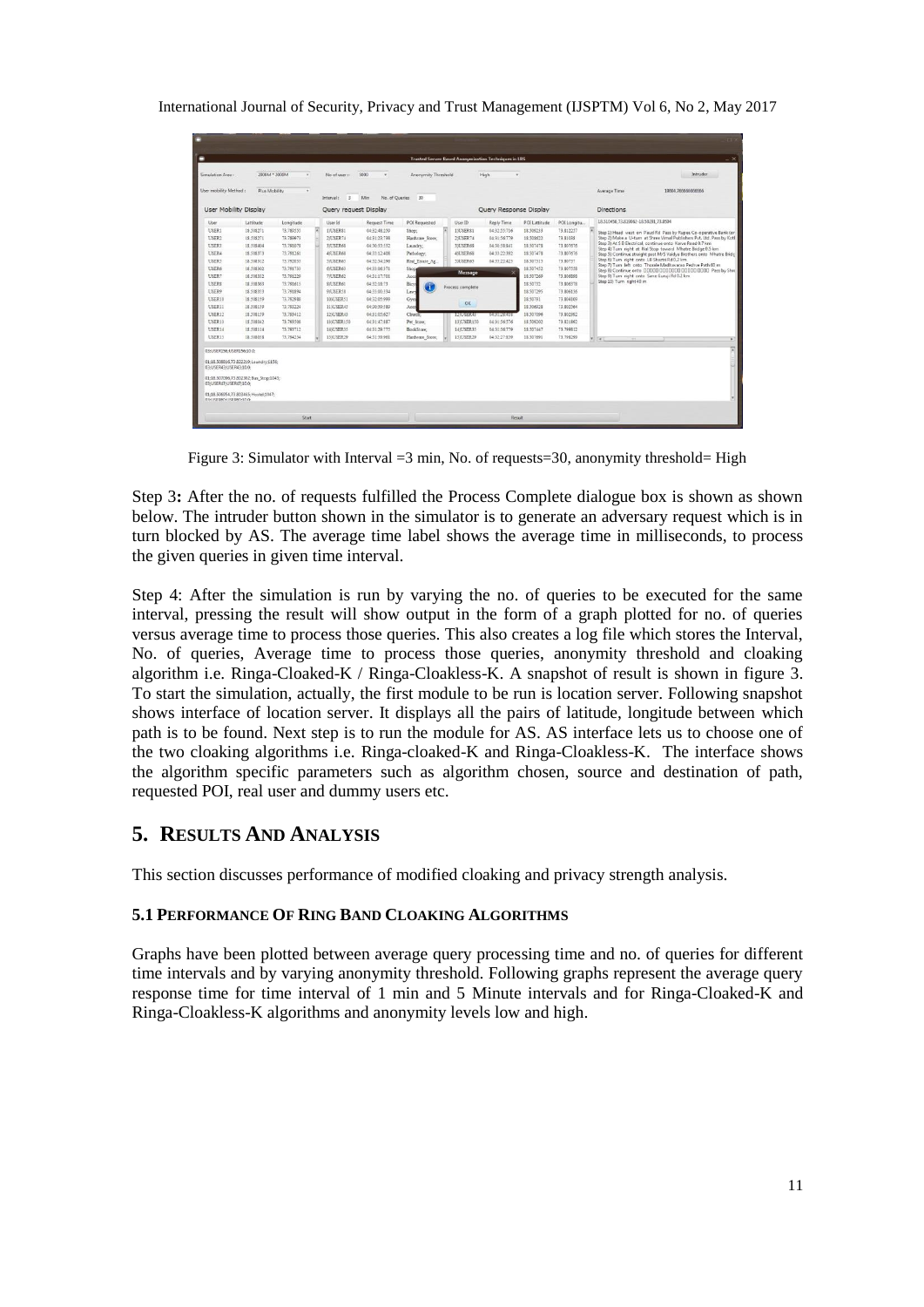

Figure 4: Low Privacy - LBS Performance

From performance graphs it is clear that Ringa-Cloaked-K algorithm takes less average time to process the no. of queries than time required by Ringa-Cloakless-K algorithm to process same no. of queries. This is because the Ringa-Cloaked-K algorithm actually generates less no. of dummy users than Ringa-Cloakless-K algorithm.

#### **5.2 PRIVACY STRENGTH**

Graph in figure 8 shows the privacy strength impact on performance. The graph has been plotted for interval 5 min and no. of queries 200 by varying anonymity threshold.



Figure 5: High Privacy - LBS Performance



Figure 6: Low Privacy - 5 min Interval - LBS Performance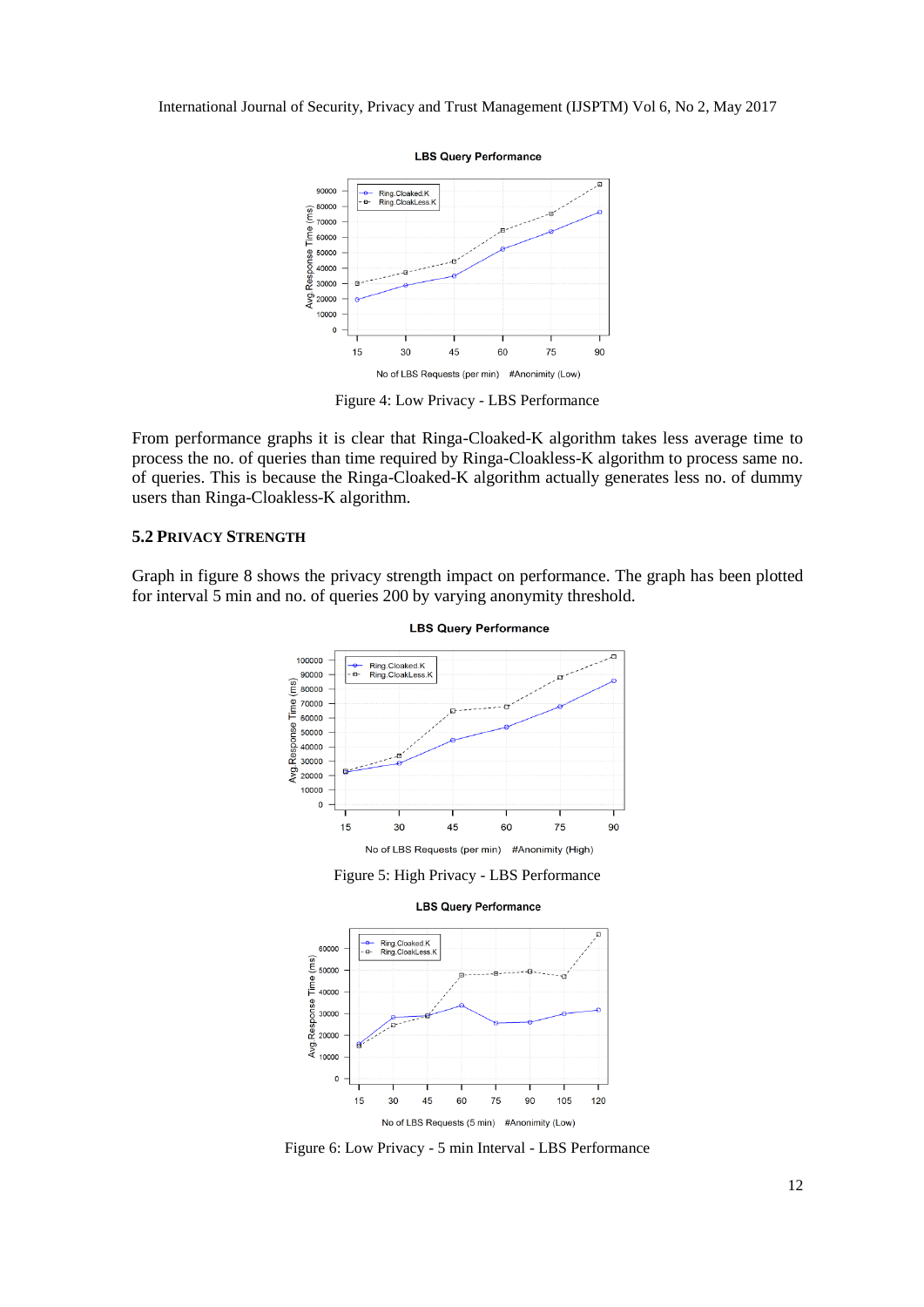

Figure 7: High Privacy - 5 min Interval - LBS Performance

As can be seen that Ring band cloaked-K has better performance than CloakLess-K. But performance remain stable for both the cloaking methods, even if more privacy is demanded by users.



Figure 8: Privacy Strength impact on performance

Higher value of anonymity threshold gives higher value of K and hence better anonymity. If K value increases better privacy strength is provided. If K value increases higher cloaking time is required especially for Ringa-Cloakless-K algorithm since it creates dummies for every individual request. From the graph it becomes clear that as the anonymity threshold increases privacy strength also increases so is the time to process the queries since the time for cloaking individual request increases.

#### **6. CONCLUSIONS AND FUTURE SCOPE**

A modified approach to K-anonymity with rectangular cloaking is designed and implemented in this research project which overcomes the problem of query dropping and large regions' requests. This is named as DKRingb and system. It is seen from the graphical results and analysis, that cloaking performance is improved as users and POIs restricted in ring band. This also leads to less communication cost from LBS server to trusted server and from trusted server to client user. The performance of the system is analyzed for different intervals with varying no. of queries for each interval and different anonymity threshold.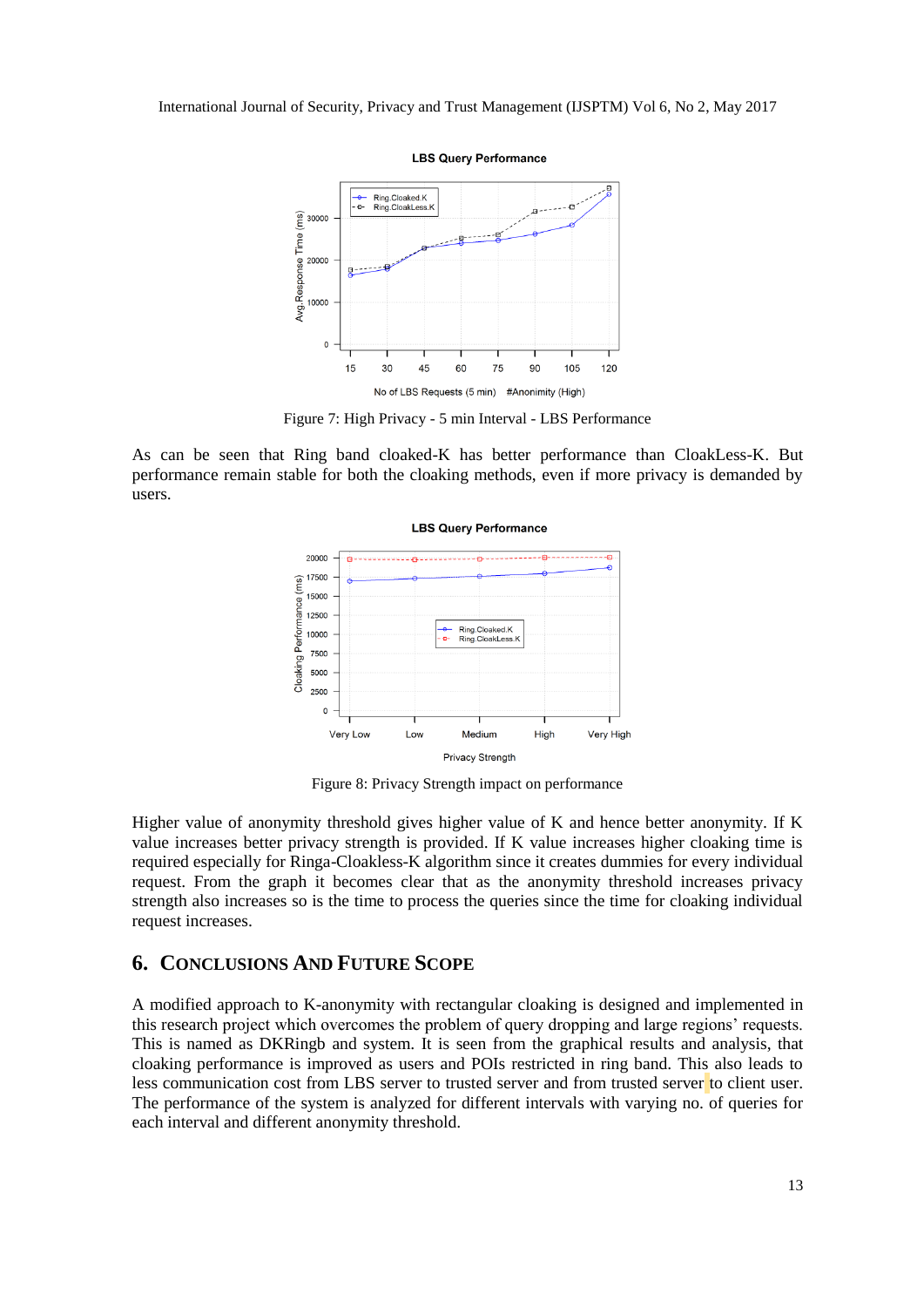The system gives better success rate than previous algorithms since no request is dropped. This is because, if K-1 real user requests are not available for cloaking, realistic dummy users are generated and request is cloaked for both Ringa-Cloaked-K and Ringa-Cloakless-K algorithms. The Ringa-Cloakless-K algorithm takes more time to process a set of queries than Ringa-Cloaked-K algorithm since dummies are generated for every requests. The privacy strength get maintained at approximately same level even if ring band architecture brought in design instead of full circular cloaking area.

This work can be extended with greater map area, either way traffic disciplines, different type of traffic movement patterns and facility given to users to specify spatial and temporal Tolerances. Limitations of this privacy technique is that it relies on strong and reliable networking. Moreover such a system will face many hurdles from regulatory and commercial point of view.

#### **ACKNOWLEDGEMENTS**

We are thankful to MIT College of Engineering, Pune and G H Raisoni College of Engineering for the digital library and information technology resources available to conduct this research. Moreover, UG students at MIT contributed for some implementations in java, oracle server and web server setup required for this realisation. We are also thankful for valuable inputs from Mr. Darshankar working in WIPRO, INDIA. These inputs clarified our queries related to latest innovations in the field of LBS applications.

#### **REFERENCES**

- [1] Leon Stenneth, Phillip S. Yu, Ouri Wolfson, "Mobile Systems Location Privacy: MobiPriv A Robust K Anonymous System", IEEE 6th Intemational Conference on Wireless and Mobile Computing, Networking and Communications, 2010.
- [2] Aris Gkoulalas–Divanis, Panos Kalnis, Vassilios S. Verykios, "Providing K–Anonymity in Location Based Services", ACM SIGKDD Explorations Newsletter Volume 12 Issue 1, June 2010.
- [3] B. Gedik, L. Liu, G. Tech, "Location Privacy in Mobile Systems: A Personalized Anonymization Model", Proceedings. 25th IEEE International Conference on Distributed Computing Systems ICDCS 2005.
- [4] Amirreza Masoumzadeh, James Joshi, "An Alternative Approach to k-Anonymity for Location-Based Services", 8th International Conference on Mobile Web Information Systems (MobiWIS), September 2011.
- [5] L. Sweeney, "K-Anonymity: a Model for Protecting Privacy", International Journal of Uncertainty, Fuzziness and Knowledge-Based Systems 10 (5), (2002) 557–570.
- [6] Jochen Schiller, Agnes Voisard, "Location-Based Services", Morgan-Kaufmann Pub. ISBN: 1-55860- 929-6, 2006.
- [7] H. Kido, Y. Yanagisawa, T. Satoh, "An Anonymous Communication Technique using Dummies for Location Based Services", Second International Conference on Pervasive Services, 2005.
- [8] T. You, W. Peng, and W. C. Lee, "Protecting Moving Trajectories Using Dummies", International Workshop on Privacy-Aware Location-Based Mobile Services, 2007.
- [9] P. Samarati and L. Sweeney, "Protecting privacy when disclosing information: K-Anonymity and its enforcement through generalization and suppression", In Proceedings of the IEEE Symposium on Research in Security and Privacy (SRSP), 1998.
- [10] P. Kalnis, G. Ghinita, K. Mouratidis, D. Papadias, "Preventing Location-Based Identity Inference in Anonymous Spatial Queries", IEEE Transactions on Knowledge and Data Engineering, 19(12):1719- 1733, 2007.
- [11] M. F. Mokbel, C. Y. Chow, W. G. Aref, "The new Casper: query processing for location services without compromising privacy", In Proceedings of the 32nd International Conference on Very Large Data Bases (VLDB), pages 763-774, 2006.
- [12] M. Gruteser and D. Grunwald, "Anonymous Usage of Location-based Services through Spatial and Temporal Cloaking", In Proceedings of the 1st International Conference on Mobile Systems, Applications and Services (MOBISYS), pages 31-42, 2003.